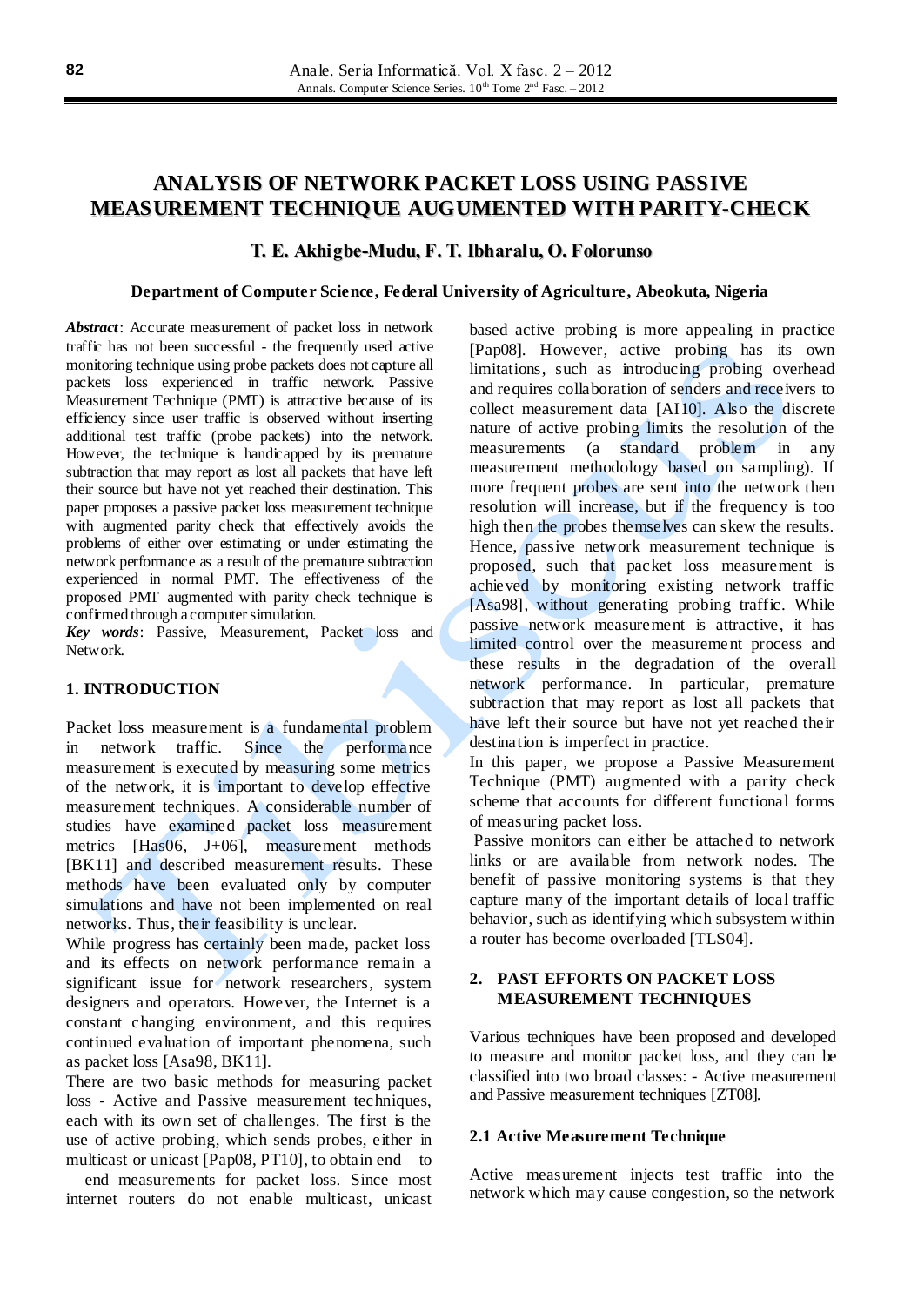state may become quite different from that experienced by users. Thus, active measurement may estimate performance inaccurately. In addition, the test traffic of active measurement differs from the traffic of the user applications. This difference in traffic characteristics also leads to inaccurate performance evaluations.

The benefits of active probes are that they can be run from virtually anywhere in the network, and that they give an end-to-end perspective of network behavior. The difficulty is that the discrete nature of active probing technique limits the resolution of the measurements (a standard problem in any measurement methodology based on sampling) [PS10]. [PS10] suggests that the method of [Has06] uses a discrete measurement interval and underestimates the packet loss in a network. [Pap08] proposed active measurement technique (custom measurement technique) and try to infer available bandwidth, The drawback here is that the technique compete with the application for bandwidth, which could again hurt quality of service and has not solve our problem.

The active probe tool is a scheme based on the concept of self-induced congestion. If one sends probe traffic at a rate lower than the available bandwidth along the path, then the arrival rate of probe traffic at the receiver will match their rate at the sender. In contrast, if the probe traffic is sent at a rate higher than the available bandwidth, then queues will build up inside the network and the probe traffic will be delayed. That is, the probes' rate at the receiver will be less than their sending rate [OM05, BS04].

The main contribution of [Has06, AI10] is the development of an analytical technique based on the variance of the inter- packet loss distribution which provides an accurate assessment of how many samples will be required to accurately estimate packet loss probabilities via sampling but this does not solve our problem.

# **2.2 Passive Measurement Technique**

Passive monitoring is a means of tracking the performance and the behavior of packet streams by measuring the user traffic without creating new traffic or modifying existing traffic. It is implemented by incorporating additional intelligence into network devices to enable them identify and record the characteristics and quantity of the packets that flow through them [Has03].

In passive measurement technique, excessively large bandwidth is needed to gather the packet records stored at the sender and receiver for comparison. In the passive measurement system reported in [Pap08] [ZO12], it only addressed the costs of storage and bandwidth but do not handle the problem of premature subtraction which is the problem we addressed in this work. We propose PMT augmented with parity check scheme to address the problem of premature subtraction which causes over estimation or under estimation of the network performance.

# **2.3 Importance of Network Measurement**

The need for measurement of Network performance to support operations, management and planning of networks has increased in recent years. One reason is that IP networks are coming to dominate the way information is brought to users on a worldwide basis. They are no longer limited to transferring data but are also the carrier for multi service communications, and many of the new applications demand high data throughput (bandwidth) with strict performance requirements [Has06]. Hence, without measurements, there will be no objective record or bench mark of how a network behaves. Measurements show whether changes improve or degrade the network's performance, and by how much. When service performance degradation occurs, these are the common questions asked by the network administrator or user;

Why is the application so slow? Why is there loss of data? What can be done to improve performance? Will additional bandwidth help?

Information must be collected by measurements in order to provide answers, to these questions. For example, measurement for capacity planning provides the information for network operators to calculate necessary capacity, in order to avoid congestion in the network. The degradation of performance may cause long packet delay time, jitter or larger packet loss ratio. Network measurement is necessary to monitor the network performance and to analyze and identify any faults.

# **2.4 The Simple Network Management Protocol**

To use networks effectively, it is necessary to have a set of rules by which all the networks should abide. This set of rules called (Protocol). Simple Network Management Protocol (SNMP) is one among the various protocols that defines messages related to network management. SNMP has become the document standardized network management scheme in use today because of its simplicity [Has06]. It is used in the transfer of network management information between two or more network entities or nodes (routers, servers, measurement devices). All the nodes run an application called the SNMP agent. An agent is a software module in a managed device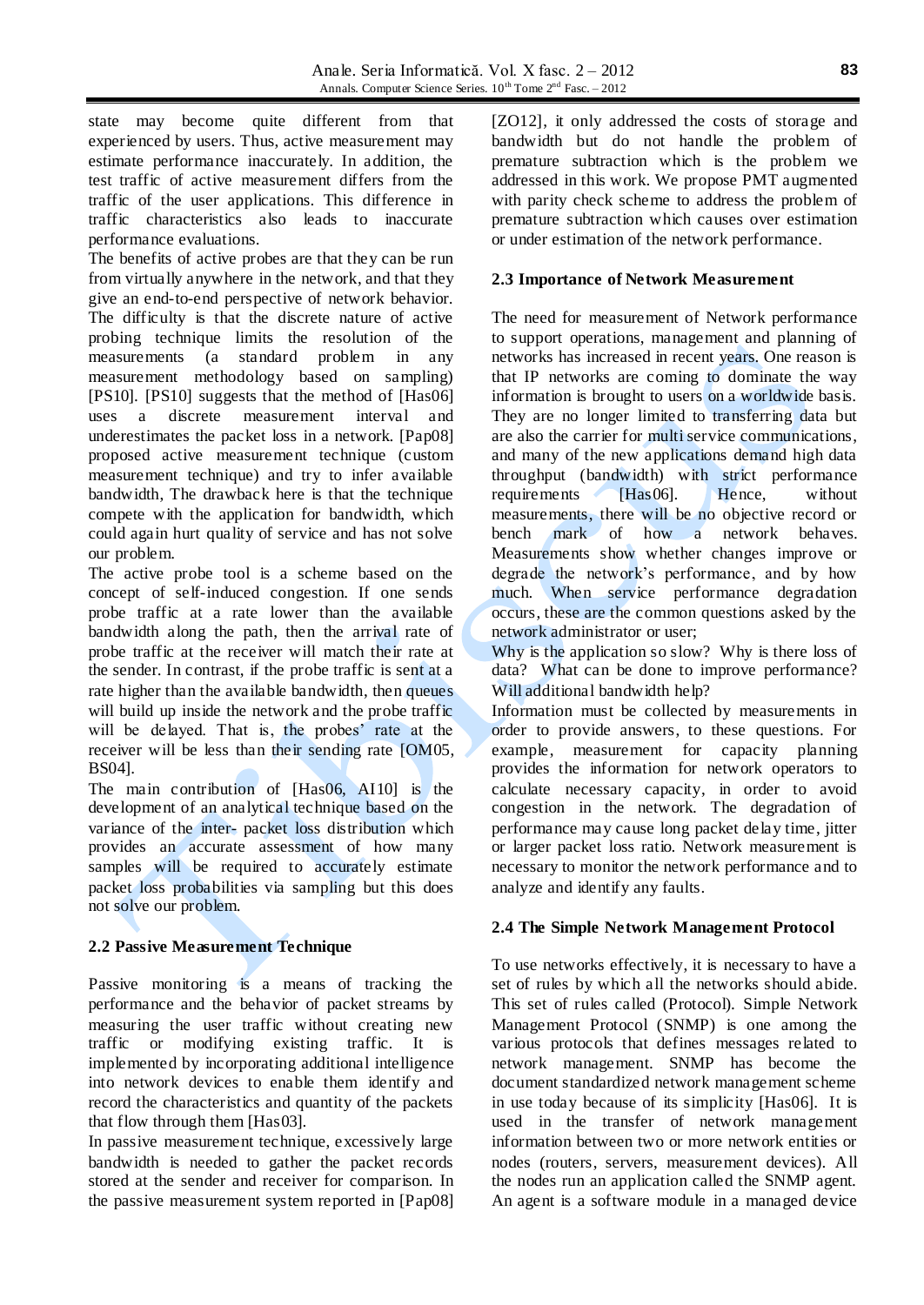responsible for maintaining management information and delivering that information to a manager via SNMP. A manager is a software module responsible for managing a part or the entire configuration on behalf of the network management applications and users, and is used for obtaining management information. The machine on which the manager runs is called the management station. The manager and agent communicate with each other using the SNMP protocol. The model is illustrated in figure 1 below.



**Figure 1. SNMP Network Module**

## **2.5 Causes of Packet Loss**

There are two major causes of packet loss in IP networks. One is congestion, where the network routers / switches are temporally sent more packets than their buffers can accommodate. The other is due to link failure, when all the bits currently in transit on that link will be lost. Further packets that are also transmitted down the broken link will be lost until the synchronous digital Hierarchy, (SDH), layer reconfigures a new route around the failed link [Opo11]. The effect of packet loss on the user depends mainly on the following three factors;- Packet loss rate, Packet loss distribution, and Packet size (larger packet) contains more information.

Packets loss due to congestion is a fundamental problem in IP networks. A queue forms in network transmission buffer until the router is able to transmit them on their way. It is considered that buffer overflow takes place when a queue exceeds it buffer limit.

# **3. THE METHODOLOGY (AUGMENTED TECHNIQUE)**

The augmented technique assumes a network path equipped with two passive monitoring sensors at its endpoints, then, measuring packet loss is simply achieved by subtracting the number of packets arrived at the destination from the number of packets that were originally sent.

The PMT technique observes sender  $-$  to  $-$  receiver packets and receiver  $-$  to  $-$  sender acknowledgements (ACK) at a measurement point. It seeks to identify whether each packet is delivered or lost from the sender to the receiver. Determining whether a packet is lost is based on packet retransmission mechanism: if a sender successfully delivers a packet to a receiver, then the receiver will reply a corresponding ACK; if the sender does not receive the ACK after a time out, then it deduces that the packet is lost and retransmits the same packet. Thus intuitively, packet retransmissions can be viewed as indicators of packet losses. Since retransmissions can also be triggered by spurious time outs or ACK losses in addition to packet losses, there are also more robust approaches of measuring packet loss. Our proposed PMT augmented with parity check scheme will correctly determine whether a packet is lost by observing the network traffic. We develop a Packet Monitor Algorithm (see 3.1) that monitors the network traffics. In the algorithm, an array of temporary files to store traffic packets is created. The main loop in the algorithm captures packets into temporary files, analyses the packets and display them in a readable format. Example of an output from a run of this algorithm is displayed in table 1.

### **3.1 Packet Monitor Algorithms**

### **(A) Algorithm for Port Scanning**

- *Step 1: Variable Declaration* 
	- 1.1 Declare variables for storing IP Address and host name and set them to null
- *Step 2: Input*
	- 2.1 Enter value of Host name (or IP Address)
- *Step3: Scanning* 
	- 3.1 Declare variable port  $= 0$
	- 3.2 Declare initial port  $=$  value.
	- 3.3 Declare final port  $=$  value.

3.4 Check if the port is available between initial port and final port.

- 3.5 increment port by 1
- 3.6 Repeat step 3.4 up to final port.
- *Step4: Display* 
	- 4.1 Display all the active ports in GUI format

## **(B) Algorithm for packet capturing**

- *Step 1: Obtaining the list of network interfaces*  1.1 Create a variable array of devices
	- 1.2 Detect network interfaces present in user
	- 1.3 Store the above list in devices variable.
- *Step 2: Displaying the list of network interfaces*
	- 2.1 Declare loop counter integer variable i and initialize to 0
	- 2.2 While the value of i is less than the length of the array of devices, do Step 2.3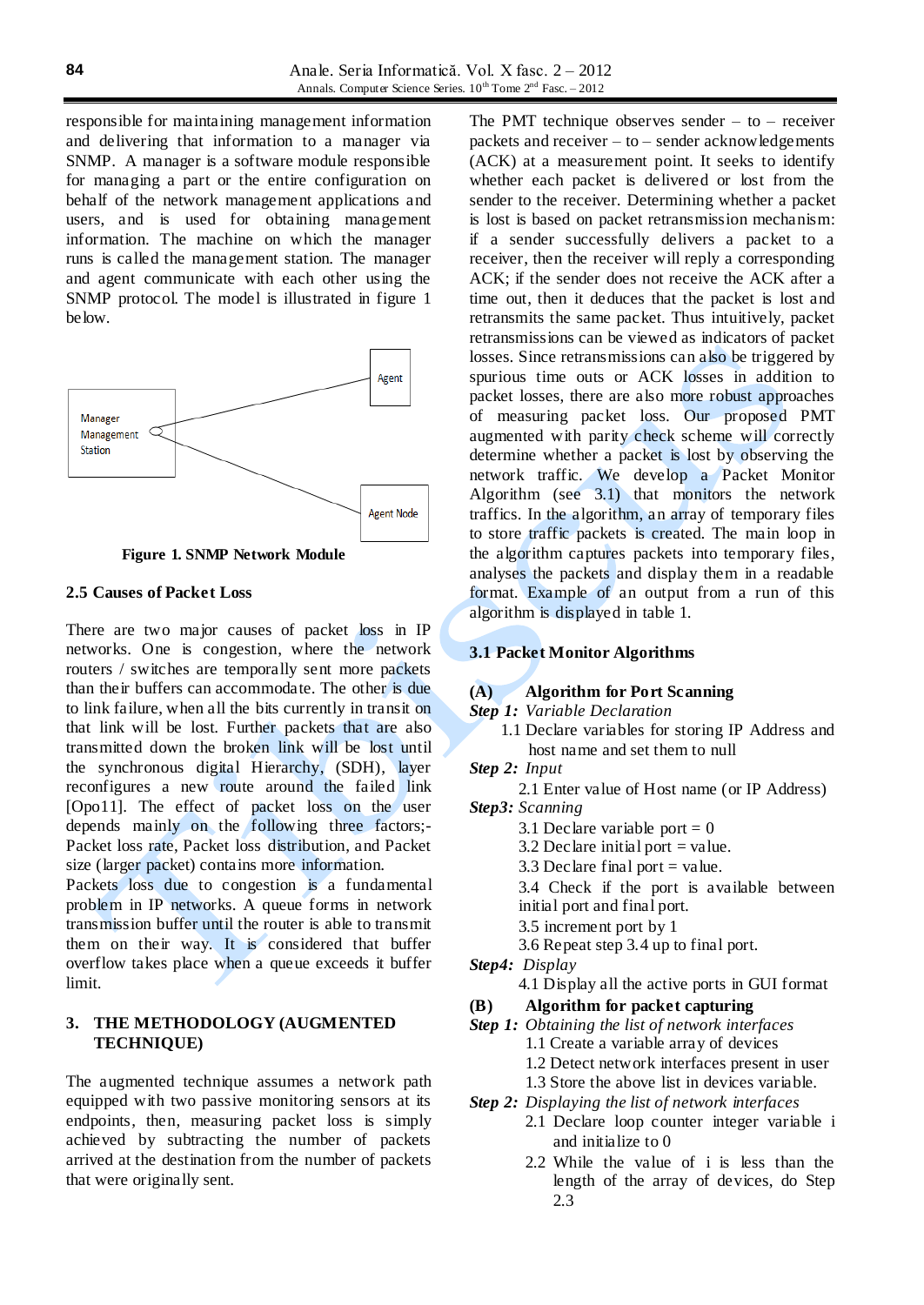- 2.3 Print out the name and description of the captured Network Interface.
- *Step 3: Open the network interface.*
	- 3.1 Declare integer variable J and initialize to zero  $(J=0)$
	- 3.2 While  $J \leq \text{length}$  of array of devices, Goto Step 3.3 else Goto Step 3.7
	- 3.3 Check if the network interface at **J***th* index number in devices array is selected. If yes goto Step 3.6 else goto Step 3.4
	- 3.4  $J=J+1$
	- 3.5 Goto Step 3.2
	- 3.6 Open the selected network interface i.e. Network Interface at **J***th* index, then Goto Step 4
	- 3.7 Display that the network interface has not yet been selected by the user.
	- 3.8 Goto *Step 8*
- *Step 4: Capture packets from the network interface* 
	- 4.1 Is the menu button of stop capture packet selected? If yes goto Step 3.8 else goto Step 4.2
	- 4.2 Capture the upcoming single packet from the network
	- 4.3 Display the captured packet by going to Step 5
- *Step 5: Display the captured packet to the user in proper GUI format.* 
	- 5.1 Detect user' menu choice of the format in which captured packet's to be displayed
	- 5.2 Analyze the packet. Display in Hexadecimal format
	- 5.3 Goto Step 6 to save the packets to a temporary file
	- 5.4 Go back to Step 4.1
- *Step 6: Save captured packets into a file* 
	- 6.1 Create a temporary file say
	- 6.2 Save captured packets into the opened file 6.3 Go back to Step 5.4
- *Step 7: Close all the open network interface* 
	- 7.1 Delete the temporary file.
		- 7.2 Close the network interface.

*Step 8:* End

#### **3.2 Packet Loss Estimation**

Let S be the set of packets whose features are recorded at the sender. Similarly, let R denote the set of the packets whose features are recorded at the receiver. Additionally, let L be the set of the packets lost between the sender and receiver. Then,

$$
S \subseteq L \cup R \tag{1}
$$

for accurate packet loss measurement [OM05, ZO11].

If the above relation holds, some packets in S are correctly delivered to the receiver but not recorded at the receiver. Such packets are counted as lost though they are not lost. Thus, equation (1) must be satisfied to avoid overestimating packet loss. To prove statistically that equation (1) holds, a test at 95% level of confidence interval is carried out using the data given in table 1. The entries in table 1 are the output of a run of the Packet monitor algorithm in 3.1. Values in column 2 represents the number of packets captured at the time in seconds recorded in column 1, while column 4 and 5 are the source (IP addresses) and destination respectively. Column 6 is the type of protocol (Transport Control Protocol) used in the network traffic.

If we let n denote the number of sample packets taken, then in our example,  $n = 10$ , and the mean packet generated  $(x)$  is 54.9 with a standard deviation (s) of 11.87. The population we are dealing is a normal distribution since  $n \leq 30$ , and we justify the reliability of equation (1) above with the t-test

statistics  $x \pm t \left[ n-1, \frac{u}{n} \right]$ . 2  $\frac{1}{x}$   $\pm$  *t*  $\left(n-1, \frac{\alpha}{n}\right)$ . *n*  $\pm t\left(n-1,\frac{\alpha}{2}\right) \cdot \frac{s}{\sqrt{n}}$  with n- 1 degree of

freedom. We carried out the hypothesis test at 95% of significance where  $H_0: S = L \cup R$  the null hypothesis and  $H_a$ :  $S \neq L \cup R$  is the alternative hypothesis. The result of the test confirms the null hypothesis that

 $S = L U R$ . Hence the relationship stated in (1) is satisfied.

#### **3.3 Augmented Counting Algorithm**

Executing the recording sequence (Augmented Counting Algorithm) described below in paragraph 3.5, yields two lists of packet features. One list,  $V_s$ , includes the data captured at the sender while the other list  $V_R$  includes the data captured at the receiver. The size of the buffer used is 8192bytes. Sent packet is displayed on the client output window (figure 2) and increases the number of sent packets by 1, that is, set  $V_s = V_s + 1$ . TCP socket reads the received message from buffer and converts it to characters which is then stored in variable chksum. The algorithm compare the value of chk ( packet sent) and chksum (packet received), if the chk  $=$ chksum, displays the received message on the standard output device. An acknowledgement message with the format chksum# ACK is sent to the client. Let L be the number of the lost packets. The algorithm successfully counts the packets loss by subtracting the number of received packets from the sent packets, see 3.5 (Packet Counter Algorithm).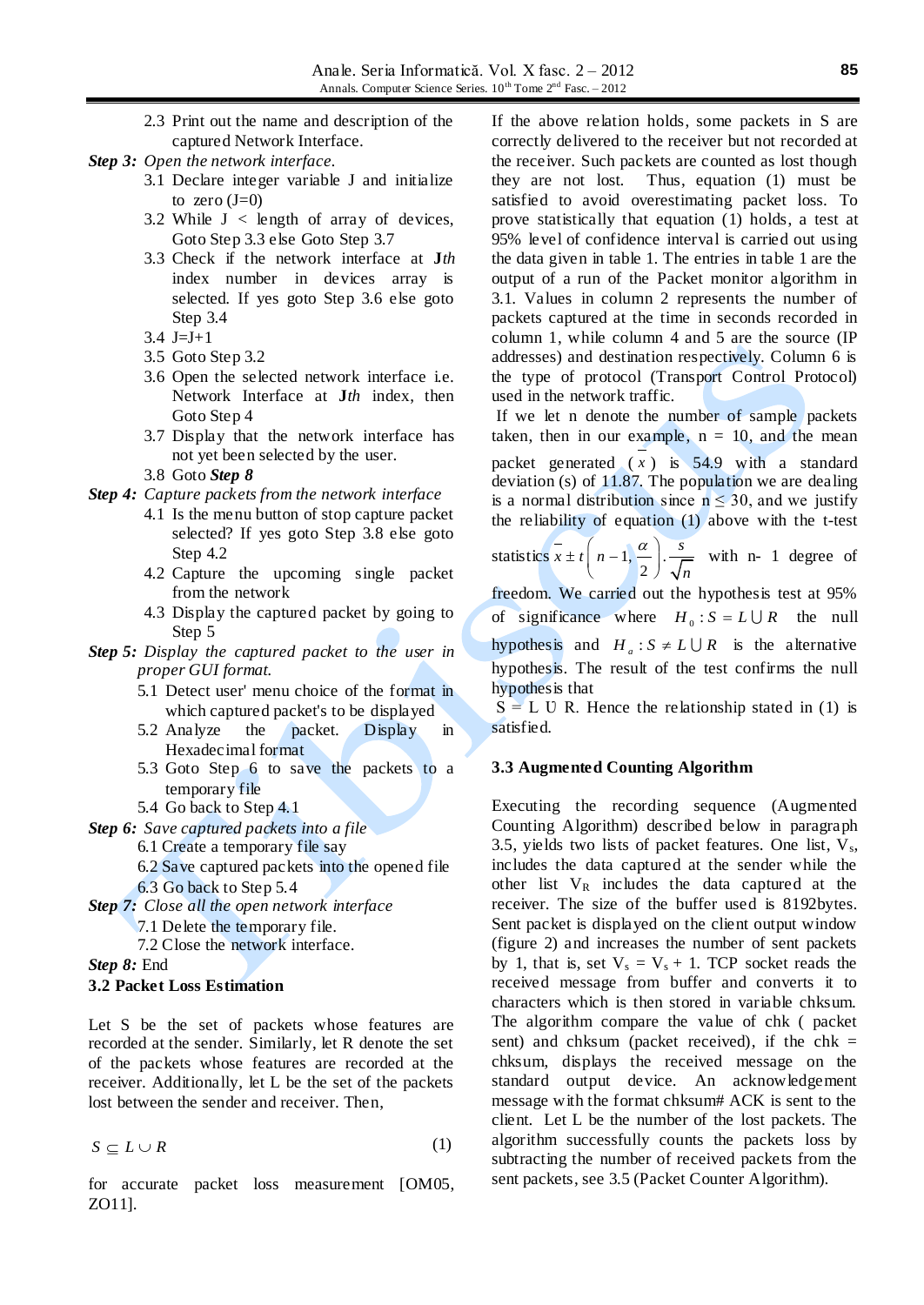| Time taken<br>to monitor traffic (s) | No. of<br>packets(x) | The source<br>address | The destination<br>address | Type of<br><b>Protocol</b> |
|--------------------------------------|----------------------|-----------------------|----------------------------|----------------------------|
|                                      | 60                   | 10.51.16.66:1209      | 173.194.34.64:88           | Tcp                        |
| $\overline{2}$                       | 40                   | 10.51.16.66:1209      | 173.194.34.64:88           | Tcp                        |
| 3                                    | 52                   | 10.51.16.66:1209      | 173.194.34.64:88           | Tcp                        |
| 4                                    | 52                   | 10.51.16.66:1209      | 173.194.34.64:88           | Tcp                        |
| 5                                    | 66                   | 10.51.16.66:1209      | 173.194.34.64:88           | Tcp                        |
| 6                                    | 40                   | 10.51.16.66:1209      | 173.194.34.64:88           | Tcp                        |
| 7                                    | 61                   | 10.51.16.66:1209      | 173.194.34.64:88           | Tcp                        |
| 8                                    | 40                   | 10.51.16.66:1209      | 173.194.34.64:88           | Tcp                        |
| 9                                    | 68                   | 10.51.16.66:1209      | 173.194.34.64:88           | Tcp                        |
| 10                                   | 70                   | 10.51.16.66:1209      | 173.194.34.64:88           | Tcp                        |

**Table 1. Output of Packets monitor algorithm**

## **3.4 Packet Counter Algorithm: Client**

*Step 1:* Obtain server IP and port number

- 1.1.1 Create a variable to hold the server IP address
- 1.1.2 Create tcp client socket to use in connecting to server.
- 1.1.3 Declare and initialize variables: Sent,  $V_s=0$ : Received,  $V_r=0$
- *Step 2:* Connect to the tcp server using the tcp client
- *Step* 3: Generate the data to send (Here we generate system GUID as our data)
- *Step 4:* Compute the checksum of the data to send
- *Step 5:* Make the checksum value a 10-digit string by padding 0s to the beginning of the value if the number of digits of the computed value is less than 10.
- *Step 6:* Append the 10-digit checksum value to the beginning of the generated data to be sent
- *Step 7:* Convert the data to send to array of bytes.
- *Step 8:* Send the byte data to the server
- *Step 9:* Display sent data on the client output window and increase the number of sent packets by 1 9.1 Set  $V_s = V_s + 1$ 
	- 9.2 Wait for response from server.<br>Server response is of the format Server response is of the format CHECKSUM#ACK
- *Step 10:* Receive response from server
- 10.1 Check if received message ends with the string *#ACK*
- 10.2 If message ends with #ACK, get the checksum by replacing #ACK in the received message with empty string
- 10.3 Display received data on the server output window and increase the number of received packets by 1. Set Vr=Vr+1
- *Step 11:* Close tcp client socket

*Step 12:* End

# **3.5 Packet Counter Algorithm: Server**

*Step 1:* Obtain IP and port number

- 1.1 Create a variable to hold the server IP address
- 1.2 Create tcp listener to use in listening to connection from clients.
- 1.3 Create tcp socket to use in receiving data/sending response to client

# *While* (*server is still running*)

#### *Begin*

- *Step 2:* Initialize tcp listener
- *Step 3:* Start listening for connection at a specific port (5002 used for this implementation)
- *Step 4:* Initialize the receiving buffer. Buffer size used is 8192 bytes
- *Step 5:* Tcp socket accepts an incoming connection
- *Step 6:* Read the received message from the buffer and convert it to characters.
- *Step 7:* Store the converted message in a string variable
- *Step 8:* Extract the first 10 digits which is the checksum value and store in a variable *chk*
- *Step 9:* Extract the main message from position 11 to the end and store in variable *msg*
- **Step 10:** Compute the checksum value for the message stored in *msg* and store in variable *chksum*. Pad up the checksum value with 0s to make it a 10-digit string
- *Step 11:* Compare the value of *chk*(received checksum) and *chksum*(computed checksum)
- *Step 12:* If (*chk* = *chksum)*
	- 12.1 Display the received message on the standard output device
	- 12.2 Send an acknowledgement message with the format *chksum#ACK* to the client

*Step 13:* Close tcp socket

*Step 14:* Close tcp listener

*EndWhile*

*Step 15:* End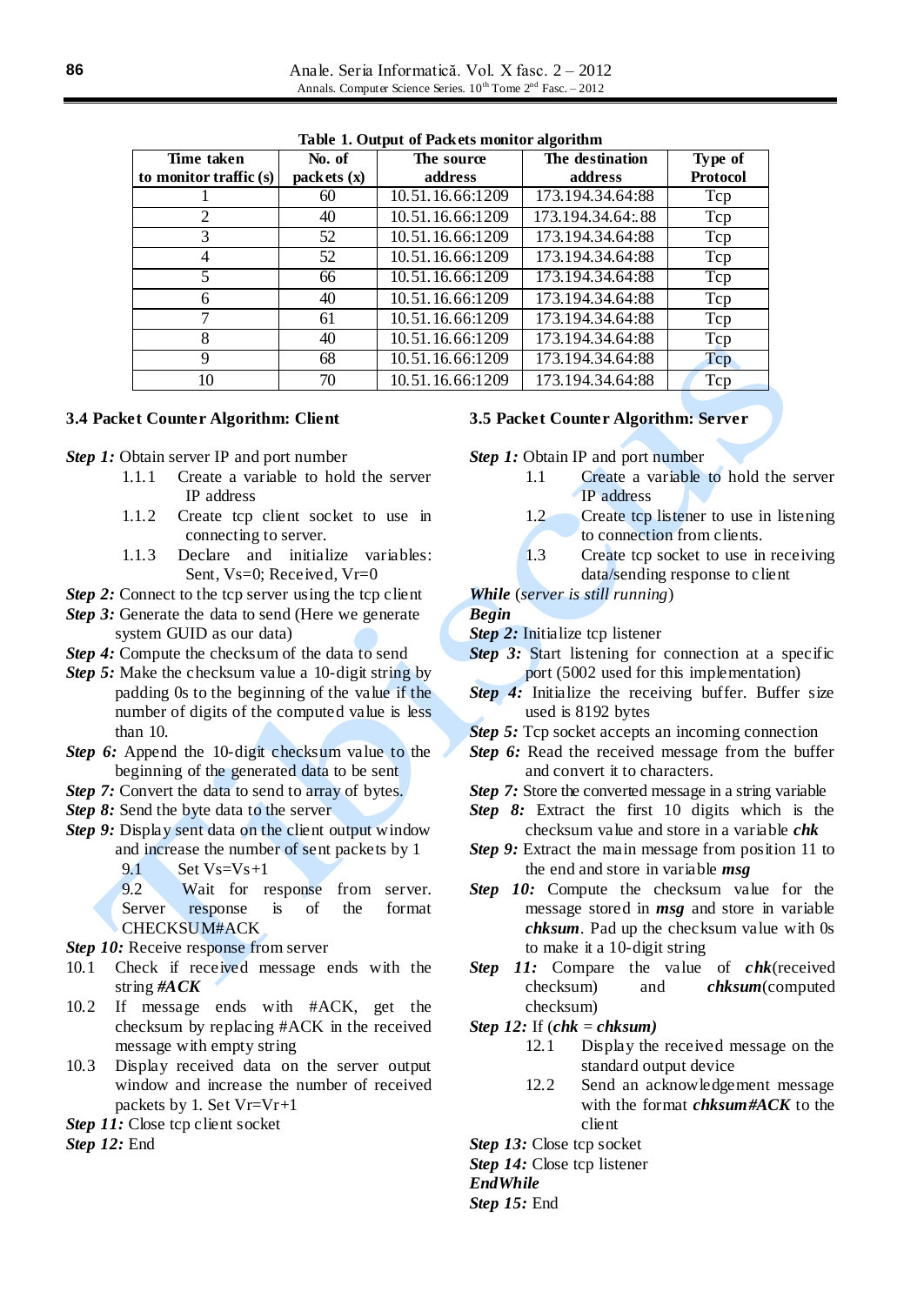### **4. IMPLEMENTATION**

To implement the proposed algorithm, some issues must be addressed. The first is the creation of TCP client socket for receiving packets and sending response to client. We declare and initialize variables: such as, sent packets, $V_S = 0$  and received packets,  $V_R = 0$ . TCP socket accepts an incoming connection, read the received message from buffer. The sent packets are displayed on the client output window and increase the number of sent packets by 1, that is,  $V_S = V_S +1$ .

Tcp chksum (sent packets) and chksum#ACK (received packets) are counted during an appropriate time period. This paper examines the following: assume that the lost packet (L) is computed every T seconds from the numbers of chksum and chksum#ACK messages arriving during the most recent mT seconds (m:integer). This means that packet loss (L) is computed from chksum and chksum#ACK messages that have arrived in the time window whose size is mT seconds.

Let  $S_0$ ,  $S_1$ ,  $\ldots$ ,  $S_{m-1}$  be m counters to count the chksum messages, while  $R_0$   $R_1$ ...,  $R_{m-1}$  are m counters to count chksum#ACK messages. In addition, let t denote the current time in seconds. Counter  $S_k$  ( or  $R_k$  ) is incremented by 1 for each chksum (or chksum#ACK) messages arriving during the period.

$$
(N_m + k) T \le t \le (N_m + k + 1) T \tag{2}
$$

where N is an integer. For example, if T is 10 seconds,  $S_0$  is incremented for  $0 \le t \le 10$ ,  $S_1$  is incremented for  $0 \le t \le 20$  and so on. Then, when

the current time satisfies  $t = (N_m + K)$ \*  $(3)$ 

| <b>M</b> Packet Counter              |                                       |                 |                                                                              | $\mathbf{x}$<br>ا وابع      |
|--------------------------------------|---------------------------------------|-----------------|------------------------------------------------------------------------------|-----------------------------|
| <b>Exit</b> Reset<br><b>About</b>    |                                       |                 |                                                                              |                             |
| <b>SUMMARY: Packets Sent: 231</b>    | <b>Packets Received: 229</b>          | Packets Lost: 2 |                                                                              |                             |
| Packet Counter - Server              |                                       |                 | <b>Packet Counter Client</b>                                                 |                             |
|                                      | <<< Server Listening On Port 5002 >>> |                 |                                                                              |                             |
| <b>RECEIVED MESSAGES - 229</b>       |                                       | Â               | $\mathbf{r}$   1<br>Indefinite Loop                                          | $\frac{\mathbb{A}}{\nabla}$ |
| c3976242-1bd5-4d4a-9373-4f8947c32f77 |                                       |                 |                                                                              |                             |
| b09f3918-b39b-4838-adid-2fac6a936fb3 |                                       |                 |                                                                              |                             |
| 292ad974-e71e-4b10-9549-aab08c5c3f91 |                                       |                 |                                                                              |                             |
| 55e6c6d0-6251-4e58-a66e-84c949f24d98 |                                       |                 |                                                                              |                             |
| 75b91343-11ee-4a47-ae91-95cfb78033e6 |                                       |                 | <b>SENT MESSAGES - 231</b>                                                   |                             |
| 1329e812-9834-4465-83e9-934a1bac9f13 |                                       |                 | 9d48f22a-66c8-464a-9900-fc9e42bd025e                                         |                             |
| 159680cc-ce15-4be9-88b0-ad1015099747 |                                       |                 | 22e61f58-d708-475d-a482-0050cedbe9e7                                         |                             |
| ff205930-e2a6-4c16-bf26-5f4a79657257 |                                       |                 | a8f08b1f-b653-4d4c-9424-c3cfc9ce5a90                                         |                             |
| 72696fd4-6e7e-41ec-8943-e0c90f55c75f |                                       |                 | b26e8011-lee1-4cc8-8393-2de4b60e1830                                         |                             |
|                                      |                                       |                 | c60fa66e-8301-4d32-941b-62442a428dab                                         |                             |
| 5ff5f6df-b828-400d-bf48-e9c95ad86e23 |                                       |                 | 7ab07b72-ba3a-4c7e-b280-3d6ac8da4d5a                                         |                             |
| c56cc4ed-2b9d-4fa2-859b-f4d069383264 |                                       |                 | 781b390a-8938-464d-96cd-17b9c901990e                                         |                             |
| 57cd8d7f-5de3-4abb-a60e-1eeb223e6270 |                                       |                 | 58acb229-b33e-4095-a29a-9acb17dfd25b                                         |                             |
| bf56cb03-253e-4042-89f8-63cd408f996e |                                       |                 | 7bc9bb15-690e-4dc8-b444-6a807049a126                                         |                             |
| cd5fca30f44e-433b-90d4-ea1e7bb510f9  |                                       |                 | a0a5446a-5a6f-49a3-a8f1-07ec79c3ec05                                         |                             |
| 81803ed3-addc-4309-a7c5-79fd99d309d0 |                                       |                 | 2ddef28c-a72b-49b8-928f-82c7913ff546                                         |                             |
| aa2a1667-2856-42b9-8dfc-46495720fc42 |                                       |                 | 73d3c1bb-c352-4b44-a3bd-8d864abbd8e3<br>88a8acac-2ff6-4a4b-8ebd-7a558c68ee57 |                             |
| dfe52d45-6ba5-446c-8a88-b4b1027157c0 |                                       |                 | ------------------------------                                               |                             |

**Figure 2. Output window of the Packet Counter**

For integer K, the metric L for the most recent mT seconds is computed by:

$$
L = \sum_{k=0}^{m-1} S_k - \sum_{k=0}^{m-1} R_k
$$
 (4)

Simultaneously,  $S_k$  and  $R_k$ , which hold the oldest data among the counters are set to zero. The size of the time window, mT, must be sufficiently large to obtain a reliable value of L. If the time window size

is too small, very few lost messages are counted during the time window.

#### **4.1 Evaluation**

To show the effectiveness of our proposed PMT scheme, an experiment was executed. The experiment employed an Intel Pentium Personal computer (PC) running windows at a minimum speed of 2.0GHz and 512MB of RAM with Network Interface Card, see figure 3. The connection time is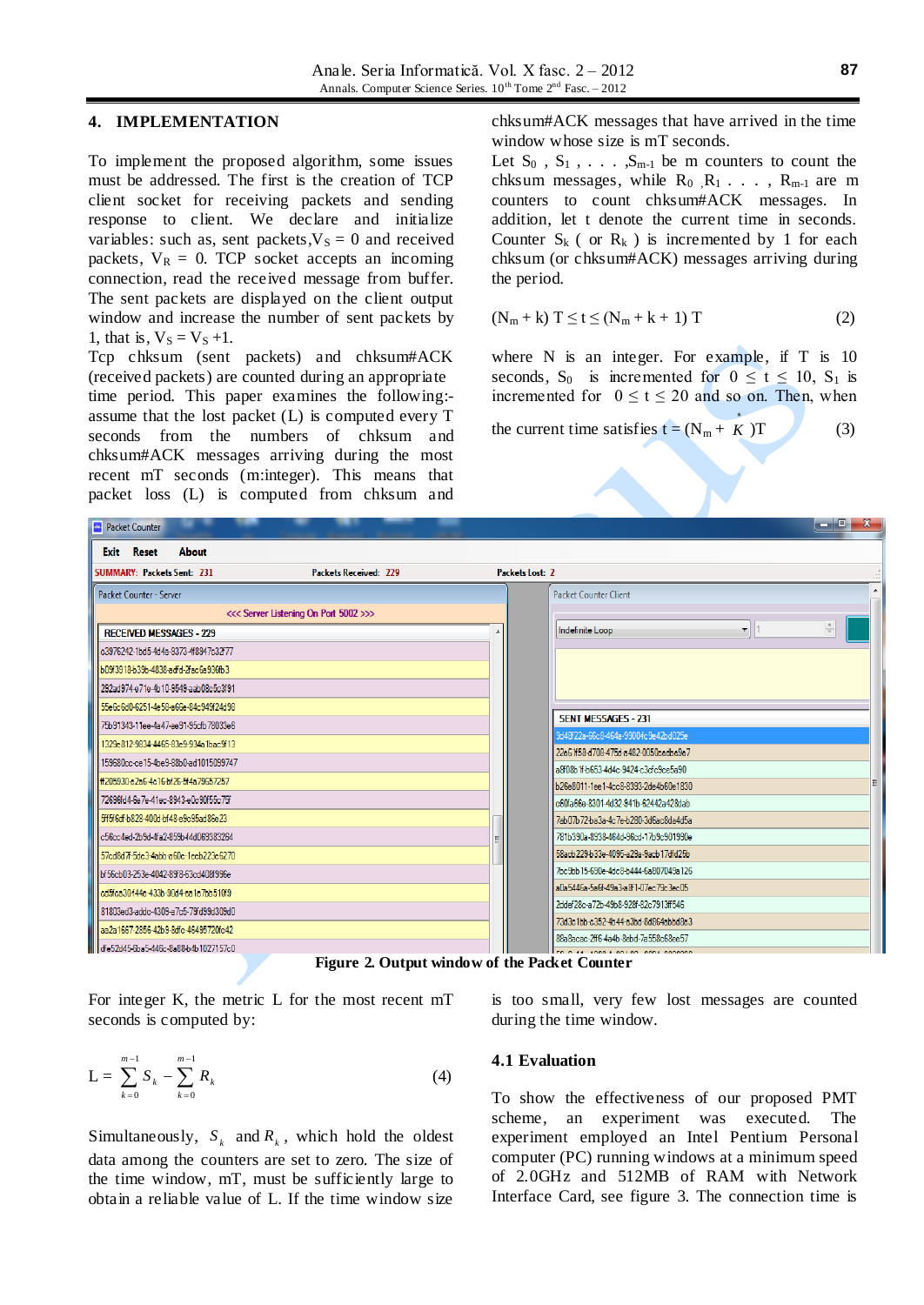measured by the client programs and the proposed metric L (loss packet) is measured on the PC. The metric L is measured using the TCP socket by recording chksum (sent packets) and chksum#ACK (received packets) from user traffic,

the numbers of chksum and chksum#ACK packets,  $V<sub>S</sub>$  and  $V<sub>R</sub>$  are counted. Then the metric L is computed by equation (5):

$$
L = V_S - V_R \tag{5}
$$

It is observed that packet loss is identified correctly through the proposed scheme and which confirms that the packet loss (L) is determined by the mechanism described in section 3.3 of this paper.





## **CONCLUSION**

PMT augmented with parity check is significant for packet loss measurement because it enables operators to take appropriate action against network performance degradation. This paper focuses on two points passive measurements - the transmitted packets are recorded at the sender host while the received packets are recorded at the receiver host. The packet records captured at these hosts during a specified period are gathered and compared. The result of the comparison allows the performance parameters to be estimated. The packet loss is detected by checking whether the same packet exists in the sender and receiver records. An accurate traffic model is introduced to assist the network performance analysis to overcome the problem of either over estimating or under estimating the network performance. The correctness of the analysis is confirmed through a computer simulation.

#### **REFERENCES**

- [Asa98] **M. Asawa** *Measuring and Analyzing Service Levels: A Scalable Passive Approach*, in Proceedings of Sixth IEEE/FIP International Workshop on Quality of Service, page: 3 -12, (1998).
- [AI10] **M. Aida, K. Ishibashi**  *Compact Monitor: Change of Measure Based Passive/Active Monitor - Weight Active Sampling Scheme to Infer QOS*, in Proceedings of IEEE, SAINT Workshop on Measurement Technology for the Internet Applications, pages 119-125 (2010).
- [BK11] **N. Brownlee, Andrzej Kwiecien** *Methodology for Passive Analysis of a University Link*, in Proceedings of the Computer Networks, Ustron, Poland  $(2011).$
- [BS04] **P. Barford, J. Sommers** *Comparing Probe Based and Router - Based Packet Loss Measurement*, Internet Computing. IEEE, vol. 8, Issue 5: 50-56, (2004).
- [Has03] **M. Hasib**  *Limitations of Passive and Active Measurement Methods in Packet Networks*, in London Communications Symposium (2003).

[Has06] **Maheen Haib** – *Analysis of Packet Loss Probability in Packet Networks*, PhD thesis, University of London, UK (2006).

- [J+06] **Sharad Jaiswal, Gianluca**  Lannaccones, Jim Kurose, Don **Towsley** – *Formal Analysis of Passive Measurement Inference Techniques, in Proceedings of the 25th IEEE International* Conference on Computer Communication (2006).
- [Opo11] **Samuel King Opoku**  *Parallel Self-Sorting System for Objects,* Cyber Journals: Multidisciplinary Journals in Science and Technology, journals of Selected Areas in Telecommunications, 2, 12, pages  $1 - 8$  (2011).
- [OM05] **Satoru Ohta, Toshiaki Miyazaki** *Passive Packet Loss Monitoring that Employs the Hash-Based Identification Technique*, Network Innovation